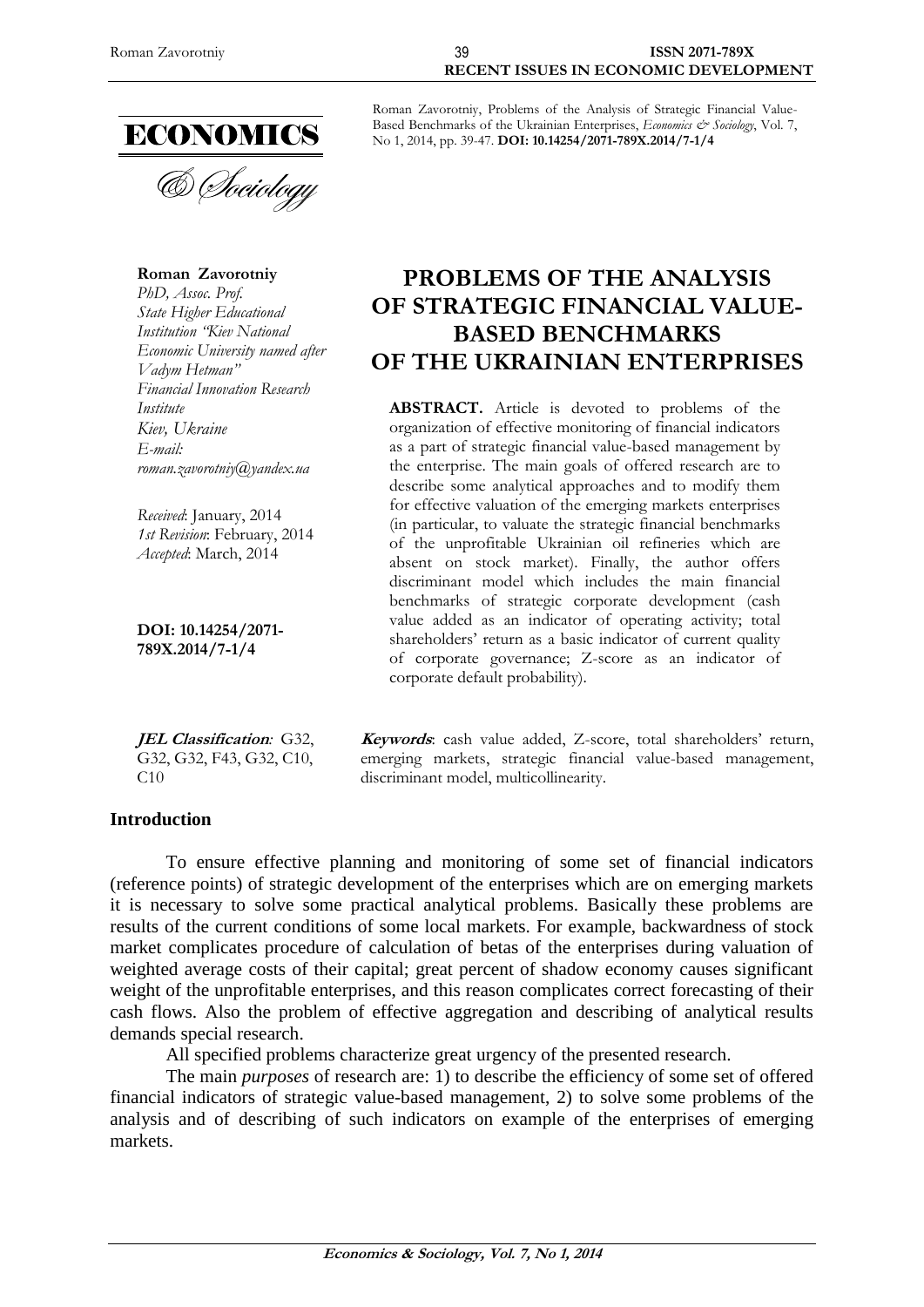| Roman Zavorotniy | <b>ISSN 2071-789X</b>                        |
|------------------|----------------------------------------------|
|                  | <b>RECENT ISSUES IN ECONOMIC DEVELOPMENT</b> |

#### **1. Literature review**

Some works by J. Knight (1998), R. Murrin and S. Jarell (2001), G. Friedl and T. Kettenring (2009), D. Volkov (Volkov, 2005), F. Weissenrieder (1997), J. Stern (1995) and others are devoted to efficiency of calculation and valuation of some value-based financial indicators. For example, by criteria of accuracy and complexity the first three authors allocate different indicators – CFROI and CVA. Each of the listed authors using his subjective opinion offers different options of ranging of analytical efficiency of financial indicators and contradicts the other. It characterizes as called "measure for measure problem".

# **2. Problems of formation of the strategic financial benchmarks system and its introduction**

#### *2.1. Selection of the main financial benchmarks*

To solve the "measure for measure problem" in work (Zavorotniy, 2012, pp. 192-200) we specify a cash value added indicator (CVA) by the following criteria: 1) ability to define the cost of capital, 2) considering the risk, 3) considering of future expectations, 4) accuracy of valuation of growth, 5) considering of some stages of life cycle of the enterprise, 6) ability to be used for the enterprises which aren't at stock exchange, 7) ability to be partitioned on some simple value drivers, 8) consideration of inflation, 9) consideration of cash flow, 10) ability to be an instrument of coordination and motivation.

However, only one indicator can't illustrate each aspect of economic activity of the enterprise (including quality of corporate governance and of a corporate default probability). Therefore we offered the minimum set of financial indicators (reference points) of strategic value-based management – as called development-oriented financial indicators (DOFIN): CVA, total shareholders' return (TSR) and Z-score by Altman. Besides, CVA-indicator by the version of Boston Consulting Group can be partitioned on some simple value factors, i. e. weighted average cost of capital (WACC), economic depreciation (ED), earning before interest (EBI), dynamics of brutto investments (BI) and other:

 $CVA = CFI - NCA*WACC = (EBI + D - ED) - NCA * WACC = (EBI + D - EDI)$  $(1 + WACC)^n - 1$  $\ast$ *n d WACC*  $\frac{FA_d * WACC}{W1 \cdot GCS_H}$ ] – BI \* WACC,

CFI – net cash-flow before interest, D – depreciation,  $FA_d$  – depreciable fixed assets, n – average term of exploitation of fixed assets.

Three basic DOFIN elements cover all parts of value creation chain (author of this concept is M. Scott), among which are: 1) sales and marketing (CVA), 2) supply and production (CVA), 3) HR management (CVA), 4) finance (WACC as a part of CVA, TSR, Zscore) and, in addition, 5) quality of corporate governance (TSR).

# 2.2. Practical aspects of organization of the strategic financial value-based management *system*

# *2.2.1. Introduction of strategic value-based management into corporate activity*

Responsibility differentiation between all functional (including financial) departments of the enterprise for planning and monitoring of DOFIN has to take place at the first stages of the organization of strategic management. We think that process of its organization has to be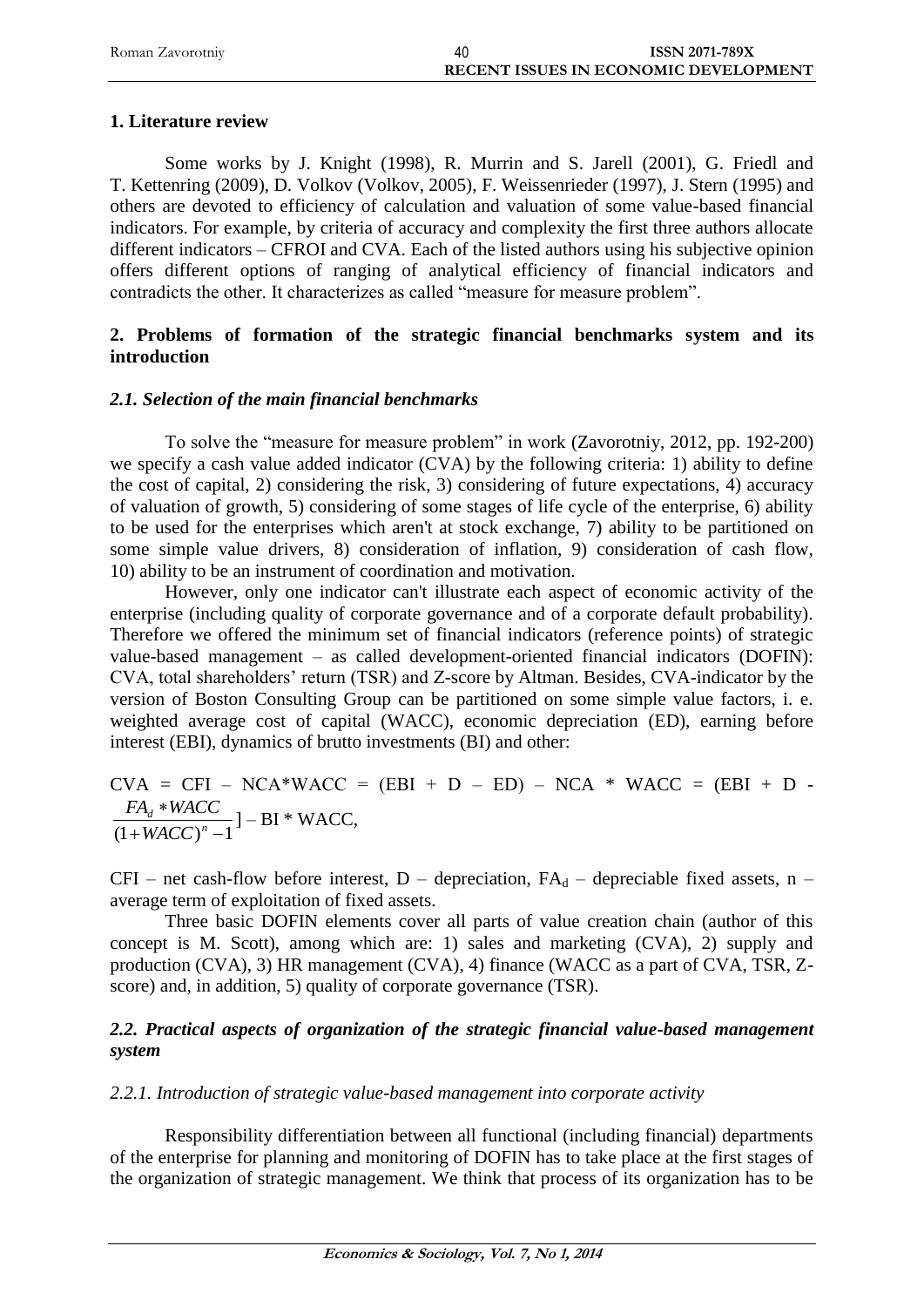| Roman Zavorotniy | <b>ISSN 2071-789X</b>                        |
|------------------|----------------------------------------------|
|                  | <b>RECENT ISSUES IN ECONOMIC DEVELOPMENT</b> |

defined by viable system model (VSM by S. Bier) as the most effective concept. At the heart of such model there are principles of functioning of human neurophysiologic system which proves own efficiency in the course of evolution.

At the process of studying the introduction of VSM into the organizational structure of the OJSC "Lukoil-Odessa Oil Refinery" we have made a conclusion that finance departments with functions of development, planning and monitoring of DOFIN are at the second and third levels of VSM hierarchy. Thus, the main part of such work is provided by the Budgeting department  $(3<sup>rd</sup>$  level of VSM) and by the Department of costs planning and production economy  $(3^{rd}$  and  $4^{th}$  levels of VSM). However, the Department of methodology and account automation  $(2<sup>nd</sup>$  and  $3<sup>rd</sup>$  levels of VSM) develops all procedures of the analysis and coordination of functional duties.

#### *2.2.2. Main procedures of valuation of some financial value-based benchmarks*

Creation of correct procedures requires: 1) knowledge of main types of errors and bias which arise during formation of analytical base and definition of results, 2) observance of conditions of the target market development and of the internal business environment, 3) formalization of procedure of DOFIN aggregation and valuation.

The first element of such list characterizes need to avoid: the sample bias, the observation bias (for example, such process includes a regulation of identification of cases of conscious corruption of accounting data) and the forecasting bias. We have investigated the main directions of such preventive actions in (Zavorotniy, 2012, pp. 109-115).

Observance of the macroeconomic environment conditions defines a choice of certain analytical procedure most suitable for the concrete enterprise. Now let's specify nature of such influence on analytical procedures for the enterprises of emerging markets.

For the purpose of monitoring of WACC rate of the enterprise it is necessary to determine the both costs of its own and borrowed capital; for valuation of the own capital it is necessary to calculate a beta. The main problem of valuation of beta of the Ukrainian enterprises is an impossibility to use only standard (stock exchange) approach (Zavorotniy, 2012, pp. 239-244). For example, through comparison of the greatest Ukrainian stock exchange – First Share Trade System (FSTS) – with the most developed stock exchange of continental Europe – German Deutsche Boerse – we can see that the Ukrainian stock exchange has still the great potential of development: the average day volume of trade of Deutsche Boerse is 950,7 mln euros and of FSTS – 64,1 mln euros; listings of both stock markets of Deutsche Boerse consists of 328 and 238 issuers, of FSTS – only 20 (10, 2013; 11, 2013; 12, 2013).

Stock market backwardness is a result of a system lack of motivation of the Ukrainian enterprises owners to begin initial public offering. For example, shares of only one of seven domestic oil refineries are at stock exchange (and only in the demand market), that is the OJSC Lukoil-Odessa Oil Refinery. In *Figure 1* we have presented the regression of market profitability and profitability of the OJSC Lukoil-Odessa Oil Refinery shares by using empirical data on dynamics of a share index, on the distributed dividends by the enterprisesmembers of an index and on dynamics of a share price of OJSC Lukoil-Odessa Oil Refinery.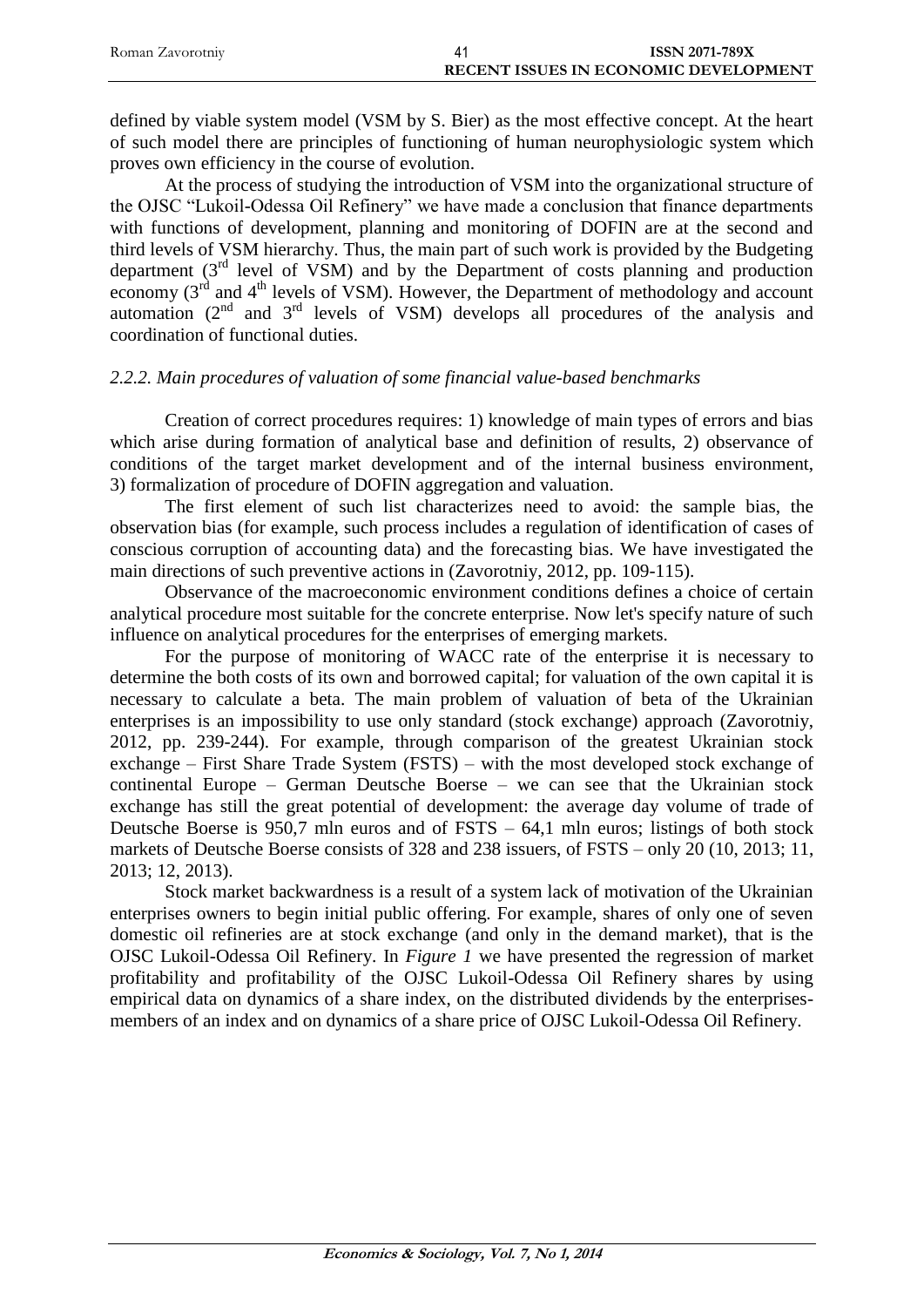

Fig. 1. Regression of annual profitability of the OJSC Lukoil-Odessa Oil Refinery shares in comparison with similar profitability of FSTS for 2009-2012, in percent

*Figure 1* shows that beta is 15,1 percent. To calculate betas of other Ukrainian enterprises we have to apply comparative (market) approach by using average annual financial leverages and betas of the corporate analogs from the similar local markets (Zavorotniy, 2012, pp. 131-143). For this purpose we have to use some data of the refineries Mozyrsky Oil Refinery and OJSC Orlen Lietuva which function in the states of Belarus and Lithuania (states which also import oil). However, it is impossible because both countries in 2012 were members of two different macroeconomic associations – the Tax Union and the European Union. Ukraine wasn't member of any of them in 2012.

| Data                                   | <b>Sum</b> |            |            | <b>Coefficient of profit</b><br>normalization |           |           |
|----------------------------------------|------------|------------|------------|-----------------------------------------------|-----------|-----------|
|                                        | 2009       | 2010       | 2011       | 2012                                          | 2011      | 2012      |
|                                        | 2          | 3          | 4          | 5                                             | 6         |           |
| OJSC Lisichansknaftoprodukt            |            |            |            |                                               |           |           |
| Net income                             | 545414     | 638810     | 871992     | 380739                                        |           |           |
| Net profit                             | 7828       | 8108       | 3831       | $-6512$                                       |           | 0,365     |
| Net profit normalized                  | 7828       | 8108       | 3831       | 5229,413                                      |           |           |
| Net profit dynamics                    |            | 0,035769   | $-0.5275$  | 0.365026                                      |           |           |
| $OJSC$ <i>Oil refinery – Galichina</i> |            |            |            |                                               |           |           |
| Net income                             | 4667453    | 3666988    | 5436429    | 2871883                                       |           |           |
| Net profit                             | 77376      | 6008       | $-27768$   | -96609                                        | $-0,2144$ | $-0.4717$ |
| Net profit normalized                  | 77376      | 60790,51   | 47760,11   | 25230,06                                      |           |           |
| Net profit dynamics                    |            | $-0,21435$ | $-0,21435$ | $-0.47173$                                    |           |           |

Table 1. Normalization of profit of the enterprises according to dynamics of their net income of the last years, ths hryvnias

*Source*: Zavorotniy, 2012, p. 187; Damodaran, 2005, p. 367.

As in this case we can't use comparative approach there is an option to define betas of other Ukrainian enterprises by using of accounting approach. In this case stable unprofitability of the majority of Ukrainian oil refineries becomes an additional analytical problem (the main reasons are transfer pricing, problems of raw materials supply and modernization of production). Solution of the problem of analysis of such enterprises is to normalize their profit according to dynamics of net income as the most stable factor of economic development, See *Table 1* (Zavorotniy, 2012, p. 187; Damodaran, 2005, p. 367).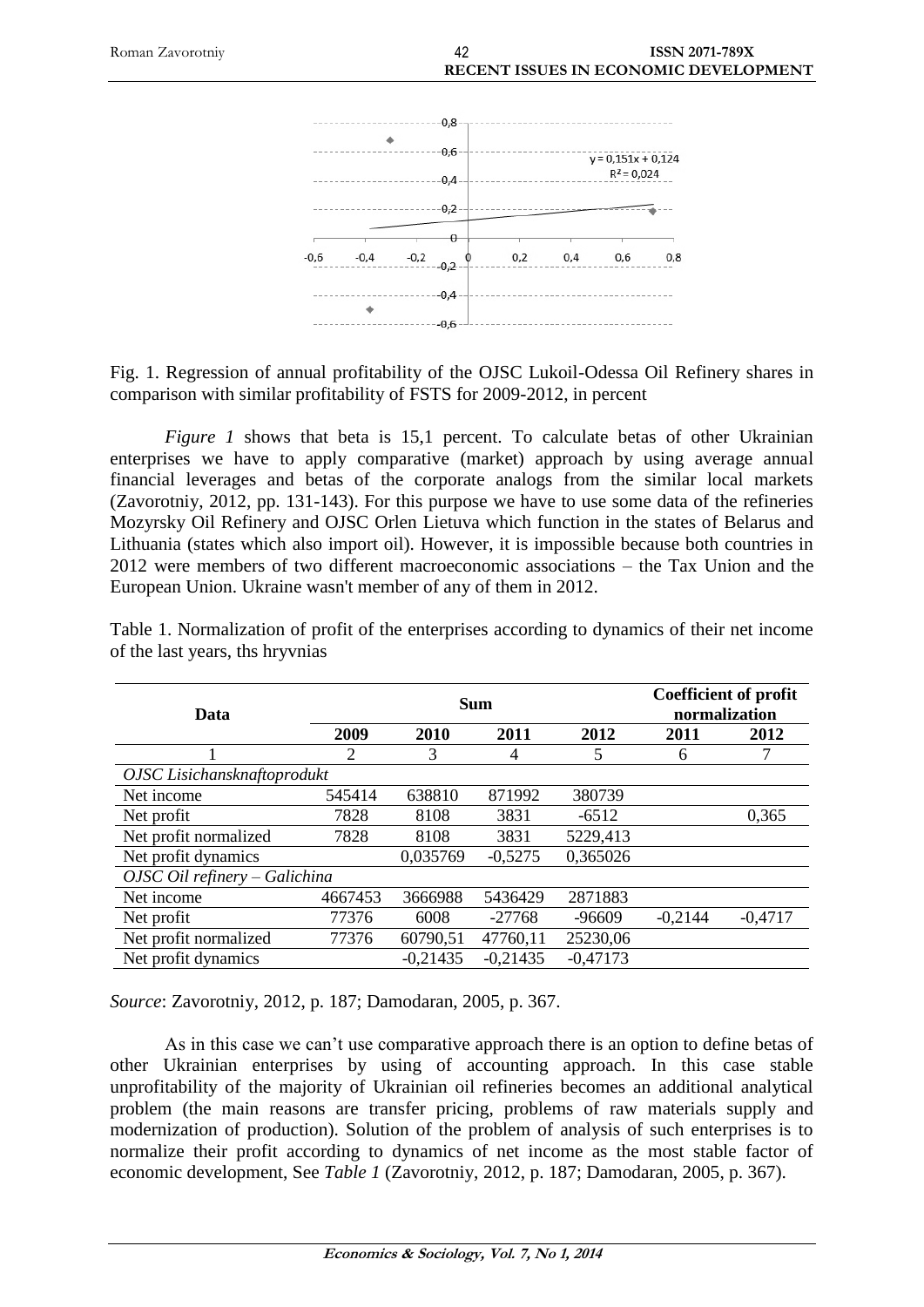| Roman Zavorotniy | <b>ISSN 2071-789X</b>                        |
|------------------|----------------------------------------------|
|                  | <b>RECENT ISSUES IN ECONOMIC DEVELOPMENT</b> |

Specifics of the internal environment of two more oil refineries prevent us to add them in *Table 1*. The using of accounting approach for analysis of to two more enterprises gives negative values of beta. Such cases often take place as results of using the accounting approach to define beta; such negative results can't be explained correctly (Zavorotniy, 2012, pp. 143-148). Let's present regression on the basis of *Table 1* and data on profitability of FSTS (see *Fig. 2*).

So, *Fig. 2* shows that betas of OJSC Lisichansknaftoprodukt and OJSC Oil refinery – Galichina in 2012 were 15,6 and 10,7 percent.



b)

а)

Figure 2. Regressions of the normalized accounting profitability of the enterprises: a) OJSC Lisichansknaftoprodukt, b) OJSC Oil refinery – Galichina, according to profitability of the FSTS index in 2009-2012, in percent

Now it becomes possible to apply comparative approach to define betas by using of average annual financial leverages of the enterprises (see *Table 2*).

So, average level of risk of own capital of the enterprises in 2012 was:

$$
\beta_U = \frac{0,138}{1 + (1 - 0,21) * 1,42} = 0,065.
$$

Then betas of OJSC TFIC "Ukrtatnafta" and of JSC Hersonsky Oil Refinery in 2012 were:

> β Ukrtatnafta = 0,065 \* [1 + (1 – 0,21) \* 6,034] = 0,375;  $β$  Hersonsky Oil Refinery = 0,065  $*$  [1 + (1 – 0,21)  $*$  1,037] = 0,118.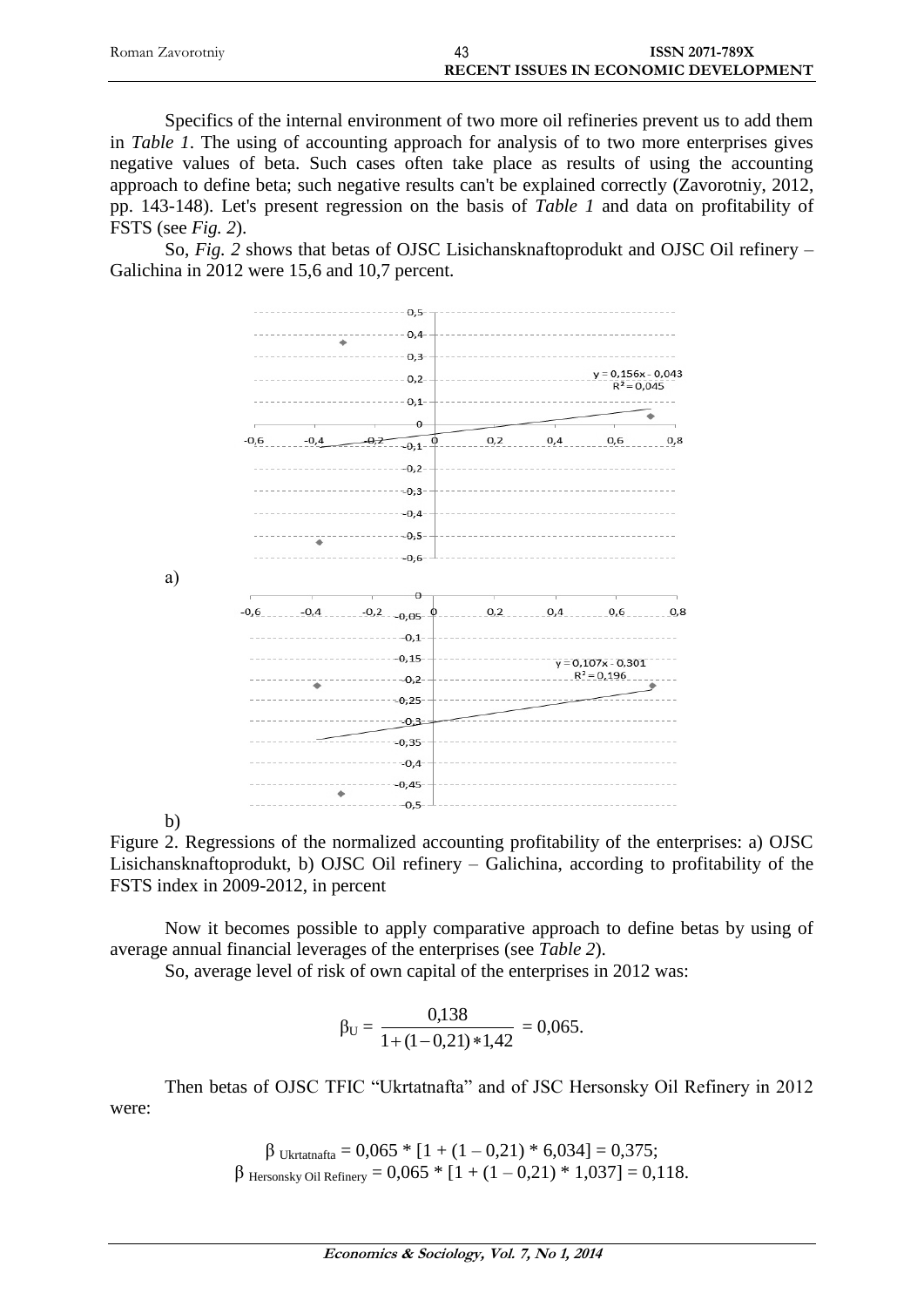| N <sub>0</sub> | <b>Enterprises</b>                                   | betas               | Average annual financial<br>leverages |
|----------------|------------------------------------------------------|---------------------|---------------------------------------|
|                |                                                      | 3                   |                                       |
|                | OJSC Lisichansknaftoprodukt                          | 0,156               | 0,132                                 |
| 2              | <b>OJSC Odessa Oil Refinery</b>                      | 0,151               | $-1,419$                              |
| $\overline{3}$ | OJSC Oil Refinery - Galichina                        | 0,107               | $-13,513$                             |
| $\overline{4}$ | OJSC TFIC "Ukrtatnafta"                              | $H/\mathcal{I}$     | 5,125                                 |
| 5              | <b>JSC Hersonsky Oil Refinery</b>                    | H/Д                 | 6,034                                 |
| 6              | <b>OJSC Naftokhimik Prikarpattya</b>                 | $H/\mathcal{\perp}$ | $-2,391$                              |
|                | OJSC Azovsky Mastyla i Olyvy (AZMOL)                 | H/Д                 | 1,038                                 |
| 8              | Average coefficient which is corrected on<br>extrema | 0,138               | 1,42                                  |

Table 2. Analytical selection to define an average beta of industry and an average financial leverage of the Ukrainian oil refineries in 2012

*Source*: own calculation.

Thus, betas of JSC Hersonsky Oil Refinery, OJSC Lukoil-Odessa Oil Refinery and OJSC Oil Refinery – Galichina were in the industry average limits – [0,107; 0,156]; beta of OJSC TFIC "Ukrtatnafta" was extreme and now shows the great specificity of the organization of economic processes at the enterprise. It becomes possible to assume that betas of two more enterprises which are not defined yet were also in the industry average limits.

Together with macroeconomic factors during valuation some specifics of the internal environment of the enterprise have also to be considered. In some cases market WACC can be defined by use of the actual (accounting) cost of financial resources of the enterprise (see *Table 3*).

Table 3. Determination of market value of financial resources in the WACC model according to some characteristics of the enterprise (Zavorotniy, 2012, p. 155)

| Features of the enterprise                                                                                       | Cost of own capital |              | Cost of borrowed<br>capital |        |
|------------------------------------------------------------------------------------------------------------------|---------------------|--------------|-----------------------------|--------|
|                                                                                                                  | accounting          | market       | accounting                  | market |
|                                                                                                                  |                     |              |                             |        |
| 1. The enterprise is an asset of financial and<br>industrial group                                               |                     | $^{+}$       | $^{+}$                      | $^{+}$ |
| 2. The enterprise is the state asset                                                                             |                     | $^{+}$       | $^{+}$                      | $+$    |
| 3. Shares of the enterprise are in different stock<br>markets                                                    |                     | **<br>$^{+}$ |                             | $\, +$ |
| 4. Economic activity of the enterprise is one of<br>the priority directions of the state economic<br>development |                     | $^{+}$       | $^{+}$                      | $^{+}$ |
| 5. Financing of the enterprise is regulated by<br>some line of credit or an overdraft contract                   |                     |              | ***                         | $^+$   |

\* Usually state assets are enterprises which have strategic national value or make low-profitable social-valuable activity. In this case, additional attraction by the state enterprises of own capital in the free financial market (not through the calling for the state financing) is improbable. Therefore, in our opinion, the potential value of own capital of such enterprise can be defined by use of accounting data.

In this case, definition and comparison of the current value of financial resources in several stock markets is necessary.

If it is necessary to attract the small sum of the borrowed capital, we can use the accounting cost of earlier attracted borrowed capital as potential value of new credits.

*Source*: Zavorotniy, 2012, p. 155.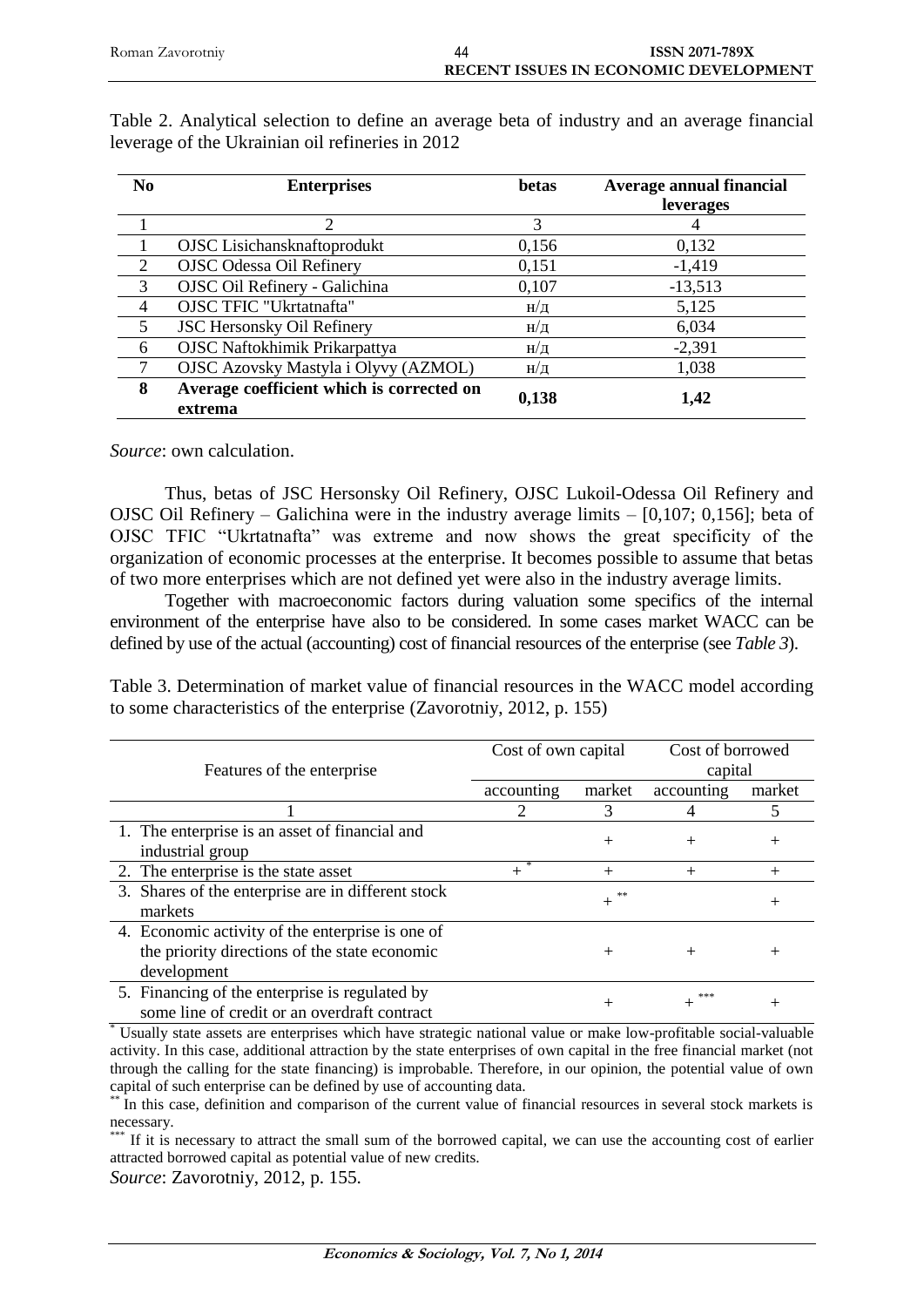| Roman Zavorotniy | <b>ISSN 2071-789X</b>                        |
|------------------|----------------------------------------------|
|                  | <b>RECENT ISSUES IN ECONOMIC DEVELOPMENT</b> |

*Table 3* shows that sometimes during analysis of the market value of the financial resources it becomes possible to combine the market value and accounting value of different resources in the WACC model (for example, the market value of own capital can be combined with the accounting value of borrowed resources). Important conditions of such combination are existence of all necessary accounting information and a uselessness of comparison of the cost of capital with its alternative profitability.

# *2.2.3. The problems of aggregation and of valuation of strategic financial benchmarks*

As we have said earlier, the third direction of methodical work is devoted to formalization of procedures of aggregation and valuation of the main DOFIN indicators. We think it is necessary to construct some econometric model of dependence of the corporate value according to CVA, TSR and the indicator of a corporate default probability. Also some authors (Copeland, 2005, pp. 74-75; Damodaran, 2005, pp. 628-650) prove efficiency of P/S and P/E ratios during value-based management but we think that both these ratios and WACC shouldn't be in model because of the following reasons:

- WACC is an element of CVA. If we would add WACC in model it would cause emergence of a multicollinearity (as linear dependence between some model elements); it would make model incorrect;
- P/S and P/E ratios also linearly depend on CVA and TSR (EBI as an element of CVA is defined by the sum of net income; the sum of the distributed dividends as an element of TSR can directly depend on the sum of net profit as an element of P/E ratio).

Thus, the discriminant model of dependence of corporate market value according to some DOFIN can have the following generalized form:

$$
y(P) = x_1 * \frac{CVA_n}{P_{n-1}} + x_2 * TSR_n + x_3 * Z_n + u,
$$

 $n$  – reporting period,  $P_{n-1}$  – summary market value of the enterprise in the previous period,  $TSR_n$  – the total shareholders' return in the reporting period,  $Z_n$  – indicator of the corporate default probability,  $x_1$ ,  $x_2$ ,  $x_3$  – parameters of discriminant model which depend on features of some financial coefficients, u – function bias.

All components of the presented discriminant model are coefficients. The *n*<sup>-1</sup> *n P*  $\frac{CVA_n}{\Gamma}$  ratio

characterizes a relative changing of cash value of the enterprise in the reporting period and is an evident indicator of the current stage of its life cycle (usually its low value characterizes elder business). The model considers major factors of value from three different aspects of economic activity of the enterprise: the *n*<sup>-1</sup> *n P*  $\frac{CVA_n}{\Delta}$  ratio covers main set of production and marketing factors of business,  $TSR<sub>n</sub>$  ratio characterizes relations between the enterprise and investors (for the issuers which are presented at stock exchange it characterizes the stock exchange environment of the enterprise),  $Z_n$  has the mediated impact on the market value of the enterprise and characterizes the current quality of its financial management.

According to their main appointment all presented indicators provide the requirement for a function multicollinearity absence.

The main problems of practical using of the discriminant function are development and deployment of methodical recommendations about calculation of the actual values of *y(P)* for the enterprises of different branches.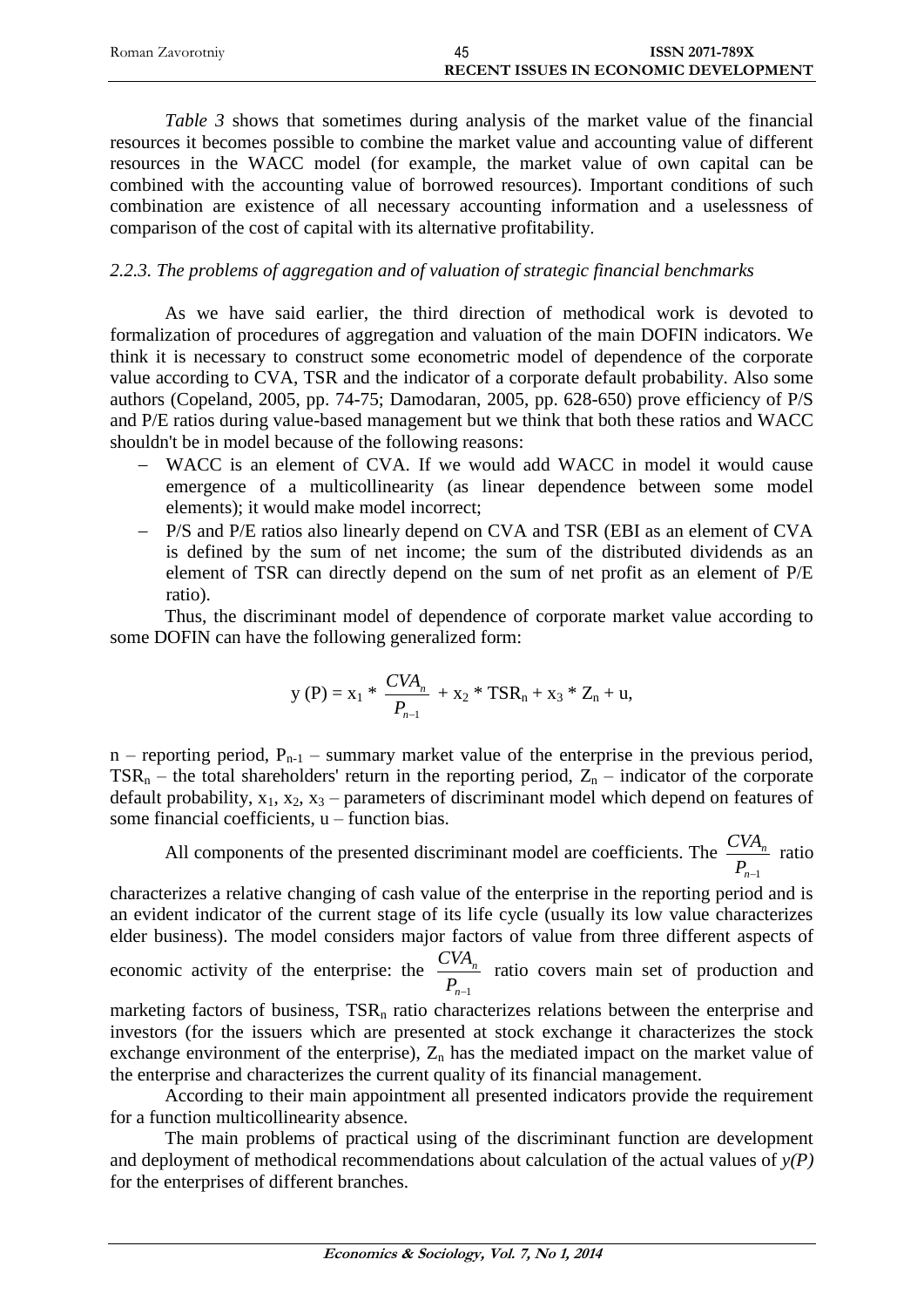| Roman Zavorotniv | 46 | <b>ISSN 2071-789X</b>                 |
|------------------|----|---------------------------------------|
|                  |    | RECENT ISSUES IN ECONOMIC DEVELOPMENT |

#### **Conclusions**

Thus, the presented research caused the following conclusions:

- 1. Through use of the wide list of criteria of analytical and managerial efficiency we show the minimum structure of financial indicators (reference points) of the strategic value-based management system. So, DOFIN (as we call development-oriented financial indicators) consists of CVA, TSR and Z-score of the corporate default probability. Also these indicators can be dismembered on some simpler value drivers (WACC, economic depreciation etc.).
- 2. Responsibility differentiation between all functional departments for the DOFIN planning and monitoring has to correspond to the viable system model by S. Bier. This system is based on the main principles of functioning of human neurophysiological system.
- 3. The main ways of effective analysis of DOFIN have to be: 1) knowledge of main types of errors and bias arising at formation of analytical base and definition of results, 2) observance of conditions of the target market development and of the internal business environment, 3) formalization of procedure of DOFIN aggregation and valuation. Also the author studies problems of calculation of some DOFIN elements by using data of the Ukrainian oil refineries if it is impossible to apply standard analytical approaches.
- 4. During the monitoring of effectiveness of the strategic financial value-based management we have to use the discriminant model of dependence of market value of the enterprise from its production, marketing, investment environment and quality of financial management.

The following formula shows it:

$$
y(P) = x_1 * \frac{CVA_n}{P_{n-1}} + x_2 * TSR_n + x_3 * Z_n + u.
$$

This function isn't multicollinear that shows its correctness.

# **References**

- Knight, J. (1998), *Value-Based Management: Developing a Systematic Approach to Creating Shareholder Value*, McGraw-Hill, N.Y., USA, 307 p.
- Murrin, R., Jarell, S. (2001), *Driving Shareholder Value: Value-Building Techniques for Creating Shareholder Wealth*, McGraw-Hill, N.Y., USA, 399 p.
- Friedl, G., Kettenring, T. (2009), *A Note on the War of Metrics*, Control TUM Business School, Munich, Germany, available at: [http://www.controlling.wi.tum.de/fileadmin/w00bel/layout/downloads/vorlesungsunterl](http://www.controlling.wi.tum.de/fileadmin/w00bel/layout/downloads/vorlesungsunterlagen/SS10/VBM/Note_on_War_of_metrics.pdf) [agen/SS10/VBM/Note\\_on\\_War\\_of\\_metrics.pdf](http://www.controlling.wi.tum.de/fileadmin/w00bel/layout/downloads/vorlesungsunterlagen/SS10/VBM/Note_on_War_of_metrics.pdf) (Accessed 15 September 2013).
- Volkov, L. (2005), *Pokazateli rezultatov deyatelnosti: ispolzovanie v upravlenii stoimostyu kompanii* [Economic results: using in corporate value management], Vol. 3, No 2, Moscow, Russian Federation: pp. 3-42, available at: [http://www.rjm.ru/archive/list/t\\_3\\_2\\_2005\\_g/novye\\_issledovaniya/d\\_l\\_volkov\\_pokazat](http://www.rjm.ru/archive/list/t_3_2_2005_g/novye_issledovaniya/d_l_volkov_pokazateli_rezultatov_deyatelnosti_ispolzovanie_v_upravlenii_stoimostyu_kompanii/) [eli\\_rezultatov\\_deyatelnosti\\_ispolzovanie\\_v\\_upravlenii\\_stoimostyu\\_kompanii/](http://www.rjm.ru/archive/list/t_3_2_2005_g/novye_issledovaniya/d_l_volkov_pokazateli_rezultatov_deyatelnosti_ispolzovanie_v_upravlenii_stoimostyu_kompanii/) (Accessed 15 September 2013).
- Weissenrieder, F. (1997), *Value Based Management: Economic Value Added or Cash Value Added? Gothenburg Studies in Financial Economics: Study No. 1997:3*, Gothenburg University, Gothenburg, Sweden, available at: